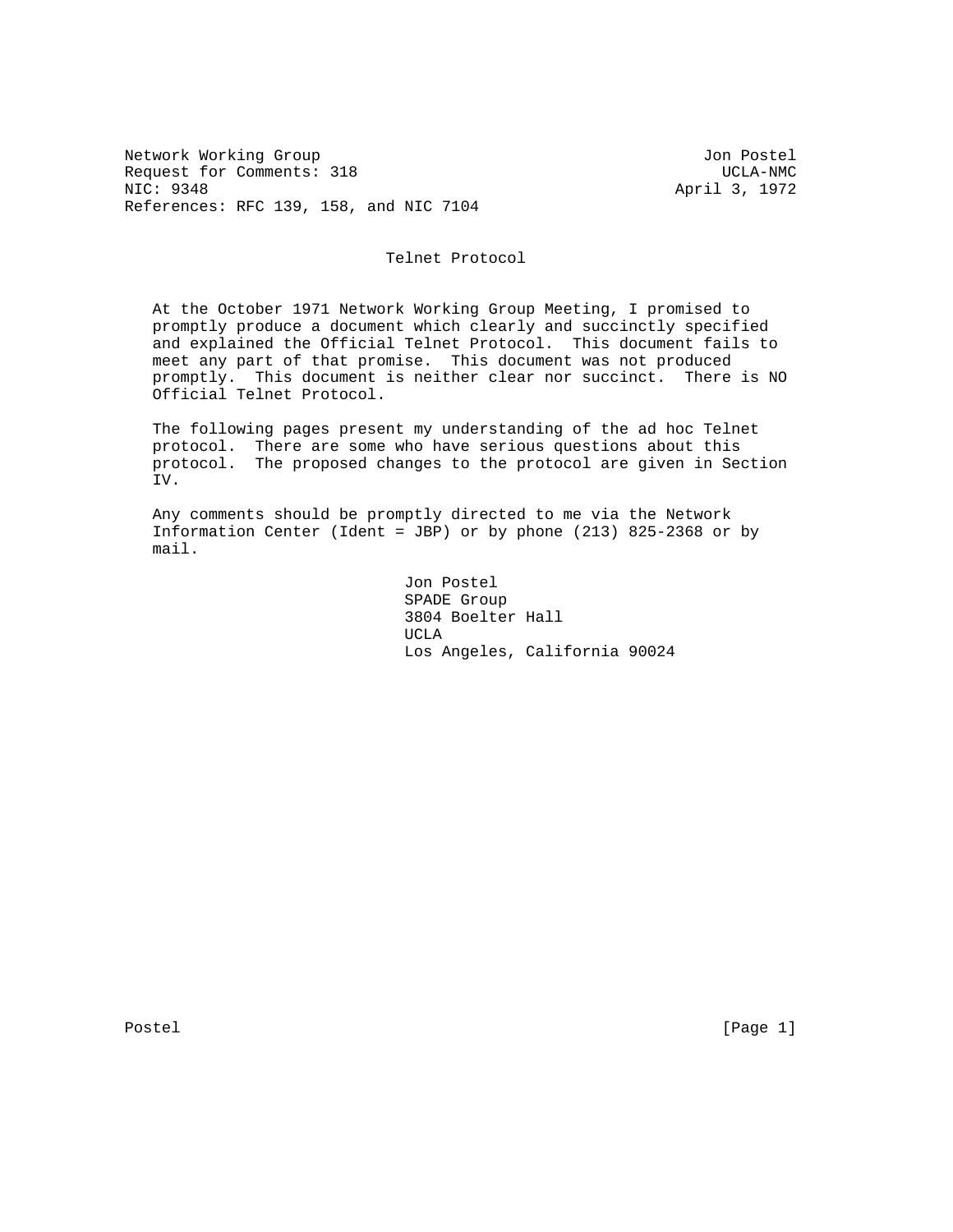I. DEFINITION OF THE NETWORK VIRTUAL TERMINAL

 The Network Virtual Terminal (NVT) is a bi-directional character device. The characters are represented by 8 bit codes. The NVT has no timing characteristics. The character codes 0 through 127 are the USASCII codes. (Note all code values are given in decimal.) The codes 128 through 255 are used for special control signals. The NVT is described as having a printer and a keyboard. The printer responds to incoming data and the keyboard produces outgoing data.

## The Printer

 The NVT printer has an unspecified carriage width (common values are 40, 72, 80, 120, 128, 132). The printer can produce representations of all 95 USASCII graphics (codes 32 through 126). Of the 33 USASCII control codes (0 through 31 and 127) the following 8 have specific meaning to the NVT printer.

| NAME                 | CODE            | MEANING                                                                   |
|----------------------|-----------------|---------------------------------------------------------------------------|
| NULL (NUL)           | $\Omega$        | A no operation.                                                           |
| BELL (BEL)           | 7               | Produces an audible or visible signal.                                    |
| Back Space (BS)      | 8               | Backspaces the printer one character<br>position.                         |
| Horizontal Tab (HT)  | 9               | Moves the printer to next horizontal<br>tab stop.                         |
| Line Feed (LF)       | 10 <sup>°</sup> | Moves the printer to next line (keeping<br>the same horizontal position). |
| Vertical Tab (VT)    | 11              | Moves the printer to the next vertical<br>tab stop.                       |
| Form Feed (FF)       | 12              | Moves the printer to the top of the<br>next page.                         |
| Carriage Return (CR) | 13              | Moves the printer to the left margin<br>of the current line.              |
|                      |                 | The remaining USASCII codes (1 through 6, 14 through 31, and 127) do      |

 The remaining USASCII codes (1 through 6, 14 through 31, and 127) do not cause the NVT printer to take any action.

Postel [Page 2]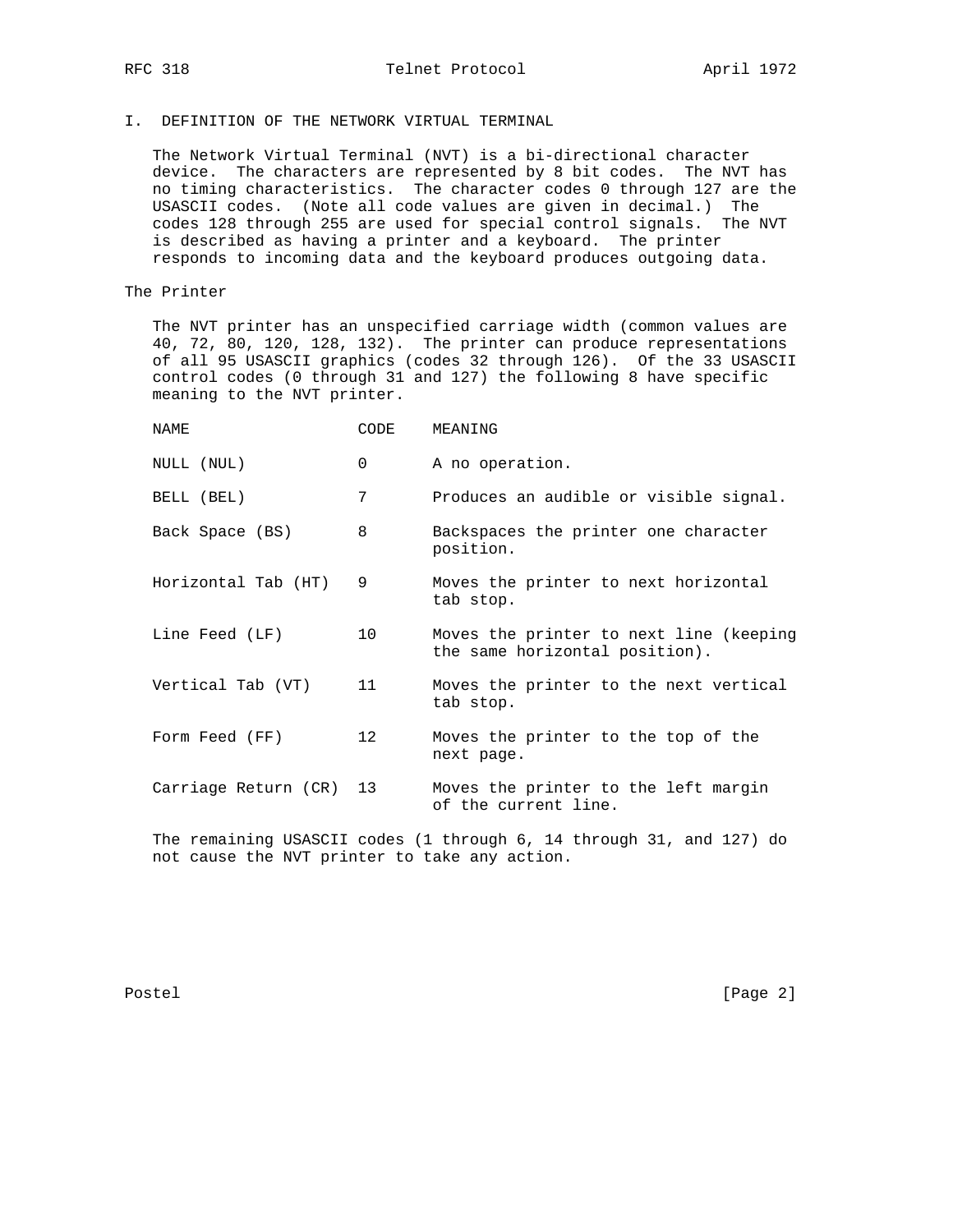The Keyboard

 The NVT Keyboard has keys or key combinations or key sequences for generating all of the 128 USASCII codes. Note that although there are codes which have no effect on the NVT printer, the NVT Keyboard is capable of generating these codes.

The End of the Line Convention

 The end of a line of text shall be indicated by the character sequence Carriage Return Line Feed (CR, LF). This convention applies to both the sending (Keyboard) and receiving (Printer) (virtual) mechanisms.

Break and Reverse Break

 The Telnet control signals provide a BREAK signal which can be used to simulate the use of the break or attention or interrupt button found on most terminals. This signal has no effect on the NVT. When the BREAK Telnet control signal is used from server to user it is sometimes called "reverse break". Such a reverse break has no effect on the NVT.

II. DEFINITION OF TELNET PROTOCOL

 The purpose of Telnet Protocol is to provide a standard method of interfacing terminals devices at one site to processes at another site.

 The Telnet Protocol is built up from three major substructures, first the Initial Connection Protocol (ICP), second the Network Virtual Terminal (NVT), and third the Telnet control signals described herein.

 Telnet user and server processes follow the ICP to establish connections. The term "Logger" has been associated with the set of processes in the serving system which respond to the ICP and perform the initial interactions e.g. obtain a name and password. The ICP is defined and the initial socket number and byte size parameters are defined in "Current Network Protocols" (NIC #7104).

 The data transmitted between the user and server programs (and vice versa) is treated as a character stream with embedded control signals.

Note that all code values are given in decimal.

Postel [Page 3]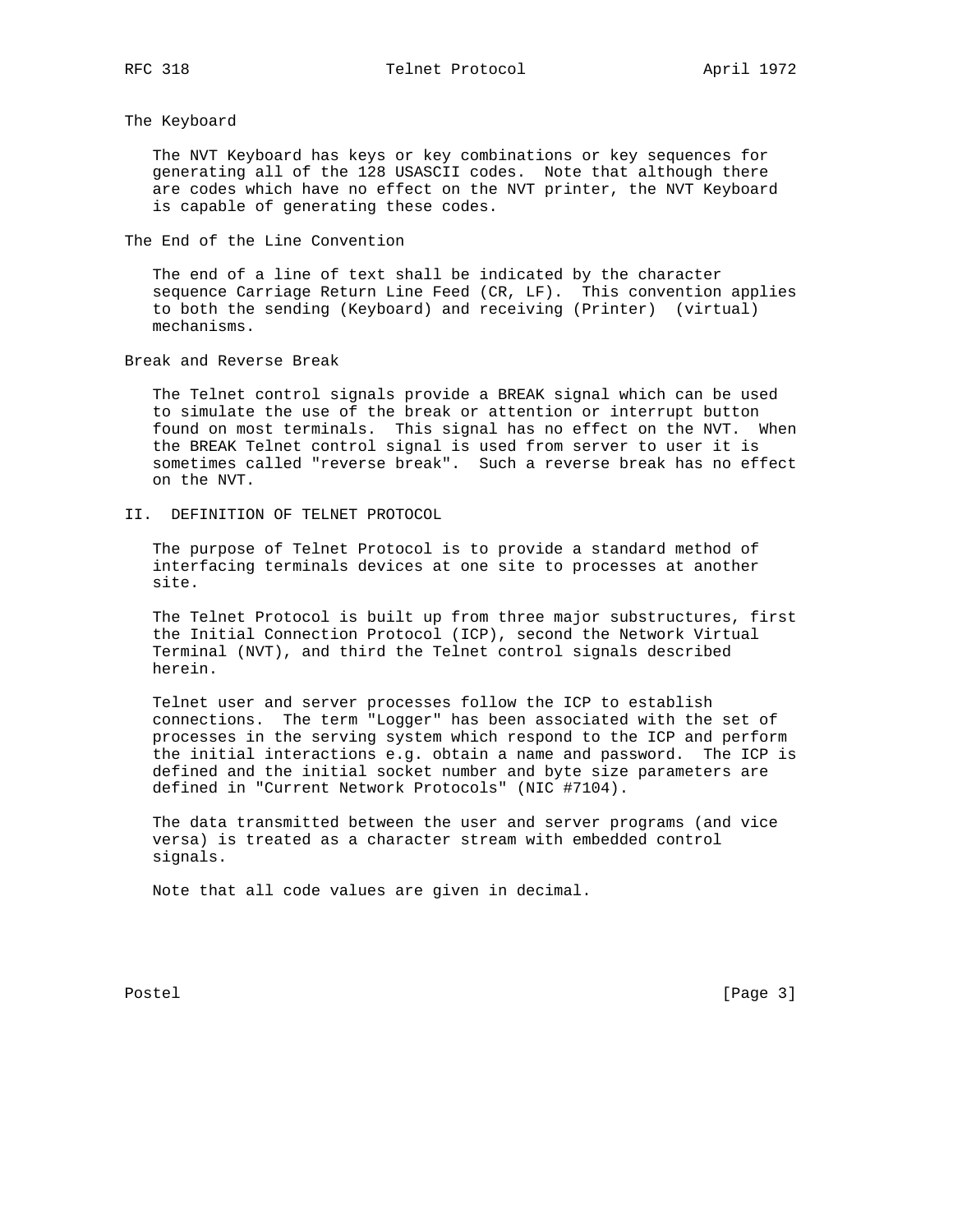TELNET CONTROL SIGNALS NAME CODE MEANING DATA MARK 128 Used to mark a point in the data stream. Used in conjunction with INS. See SYNCH. BREAK 129 User-to-Server: Has the same meaning to the server as the "Break," "Interrupt," or "Attention" button found on many terminals. Server-to-User: Has the same meaning to to use as the "reverse break" used with some terminals. NOP 130 No Operation. NO ECHO 131 User-to-Server: Asks the server not to return Echos of the transmitted data. Server-to-User: States that the server is not sending echos of the transmitted data. Sent only as a reply to ECHO or NO ECHO, or to end the hide your input. ECHO 132 User-to-Server: Asks the server to send Echos of the transmitted data. Server-to User: States that the server is sending echos of the transmitted data. Sent only as a reply to ECHO or NO ECHO. Hide your input 133 The intention is that a server will send this signal to a user system which is echoing locally (to the user) when the user is about to type something secret (e.g. a password). In this case, the user system is to suppress local echoing or overprint the input (or something) until the server sends a NOECHO signal. In situations where the user system is not echoing locally, this signal must not be sent by the server. INS --- This is the "Interrupt on Send" signal, defined by the Host-to-Host protocol and implemented by the Network Control Program (NCP). See SYNCH.

Postel [Page 4] [Page 4]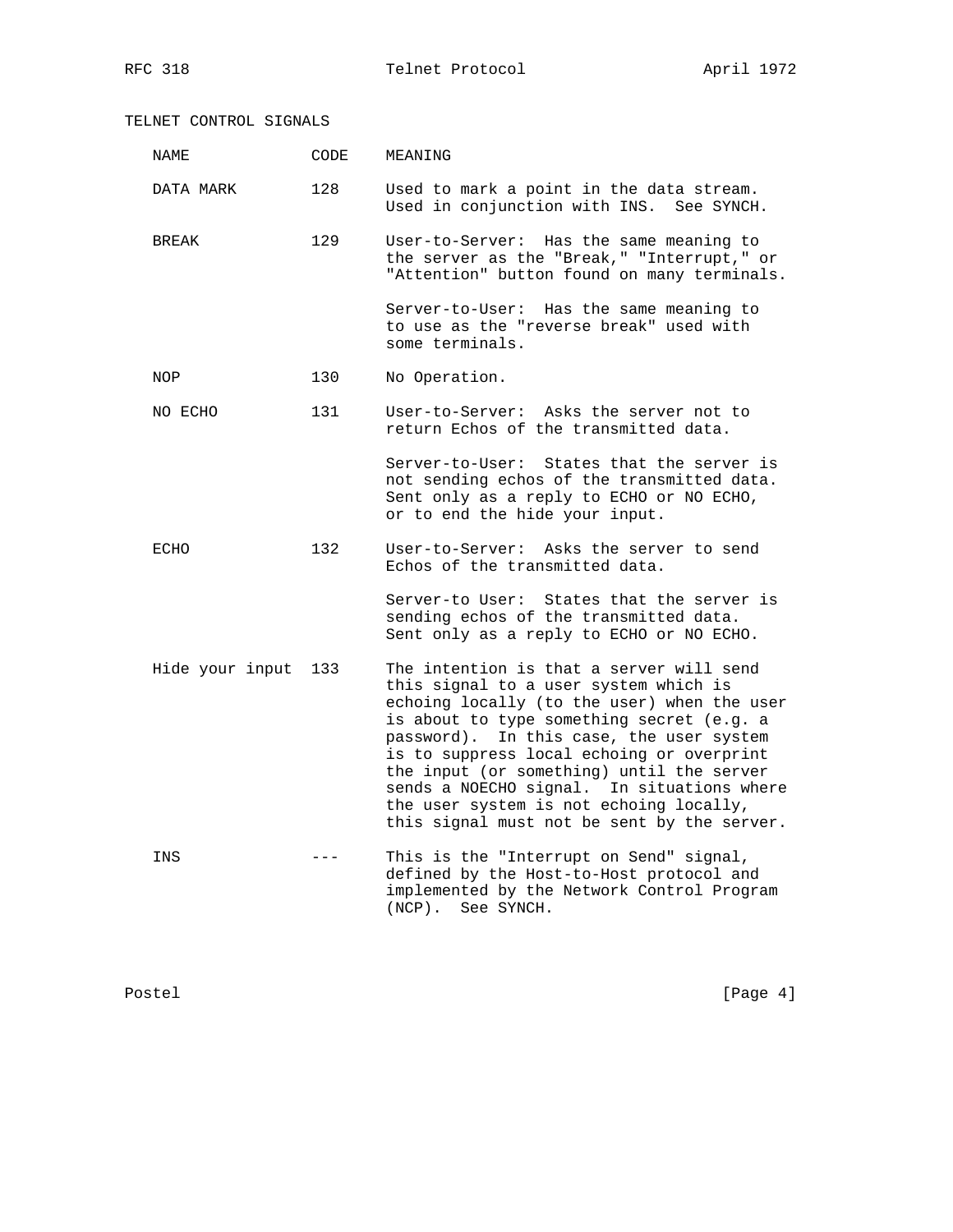SYNCH --- This is a condition indicated by the combination of the DATA MARK and the INS.

> User-to-Server: The Server is to examine the input data stream looking for a DATA MARK signal; if a DATA MARK is found, the server must not process further until an INS is received. If the server receives an INS, it is required to examine the data stream at once, taking any appropriate action on "break type" characters (e.g. etx, sub, BREAK), up to a DATA MARK signal and thereupon continue its normal processing. The passed over characters may be discarded.

 Server-to-User: If the user finds a DATA MARK in the data stream, it must wait for an INS. If the user receives an INS, it must examine and discard characters up to and including a DATA MARK.

#### DATA TYPES

 Telnet normally deals in ASCII characters, but there are provisions for escaping to other code sets. If one of these escapes is used, it is undefined (here) whether or not the Telnet signals still have meaning or even how to return to the ASCII set: The Telnet signals used to indicate a change of code set are:

| CODE. | MEANING                 |
|-------|-------------------------|
| 160   | ASCII - Standard Telnet |
| 161   | Transparent             |
| 162   | EBCDIC                  |

USER TELNET SIGNALS

 The following signals are to be available to the human user to cause the user Telnet to take the indicated action.

| Transmit Now | - Transmit all data entered and locally<br>buffered now. Intended to be used with line<br>mode.                                                         |
|--------------|---------------------------------------------------------------------------------------------------------------------------------------------------------|
|              | Suppress end-of-line - Transmit all data entered and locally<br>buffered now, and do not transmit the<br>end-of-line immediately following this signal. |

Postel [Page 5]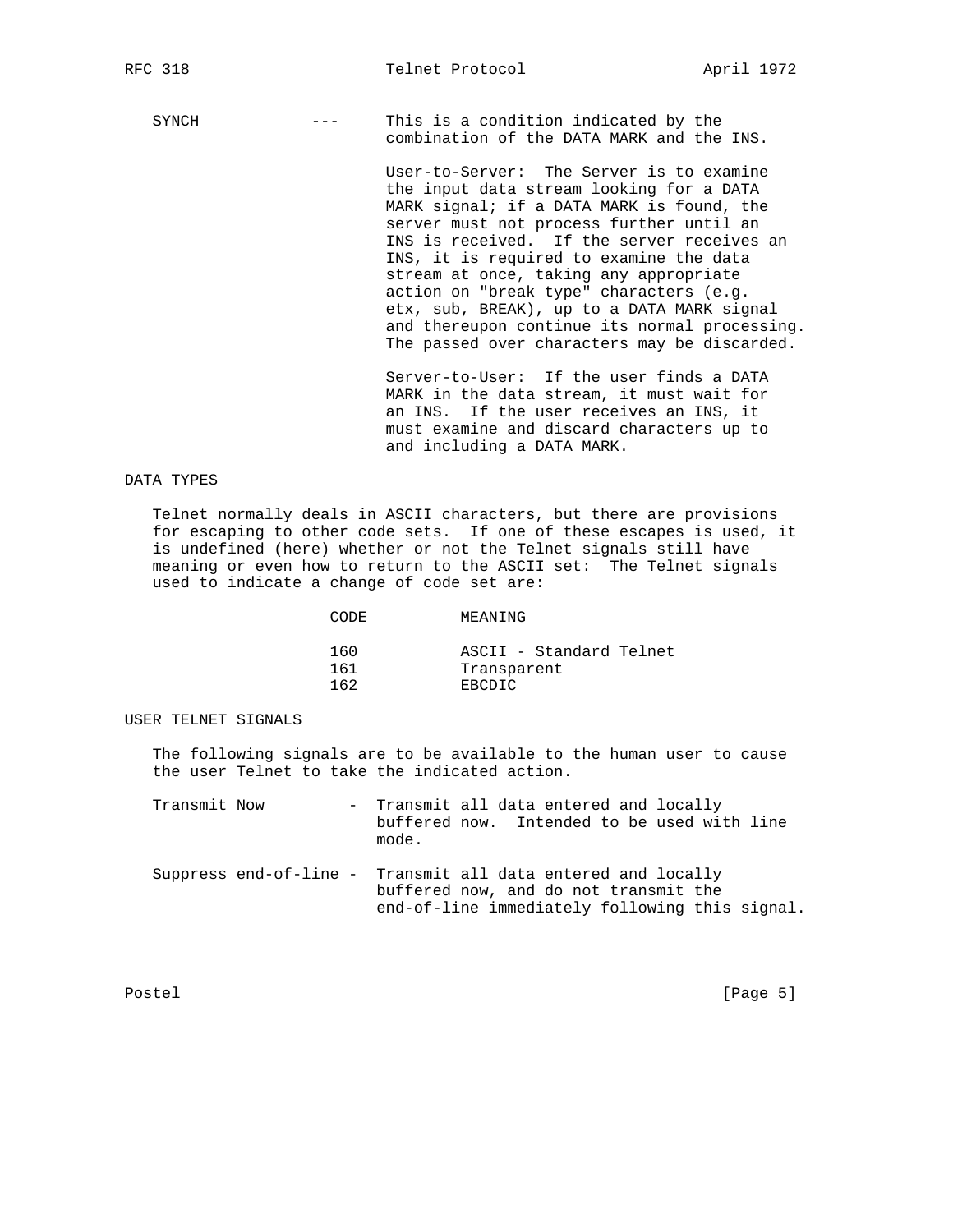## STANDARD TELNET IMPLEMENTATION

Using Site

- 1) User is able to enter and transmit all ASCII codes
- 2) User is able to cause the Telnet signals BREAK, SYNCH, ECHO and NOECHO to be transmitted.
- 3) Provides for the User Telnet signals, (e.g. Transmit Now).
- 4) Implements the CR LF end-of-line convention.
- 5) Provides local echo for local user terminals.
- 6) Correctly processes the Telnet signals BREAK, SYNCH, NOP, ECHO, NOECHO, and Hide Your Input received from the server.

Serving Site:

- 1) Provides a mapping between ASCII and the local character set.
- 2) Correctly processes the Telnet signals BREAK, SYNCH, NOP, NOECHO, and ECHO.
- 3) Implements the CR LF end-of-line convention.
- 4) Assumes the using site provides echoing. May provide a server echo mode.

## MINIMUM TELNET IMPLEMENTATION

Using Site:

- 1) User must be able to enter and transmit all ASCII codes.
- 2) Ignore and delete all Telnet signals from the serving site.
- 3) Provide local echo for local user terminals.
- 4) Implements CR LF end-of-line convention.
- 5) Provide for the User Telnet signals.

Postel [Page 6]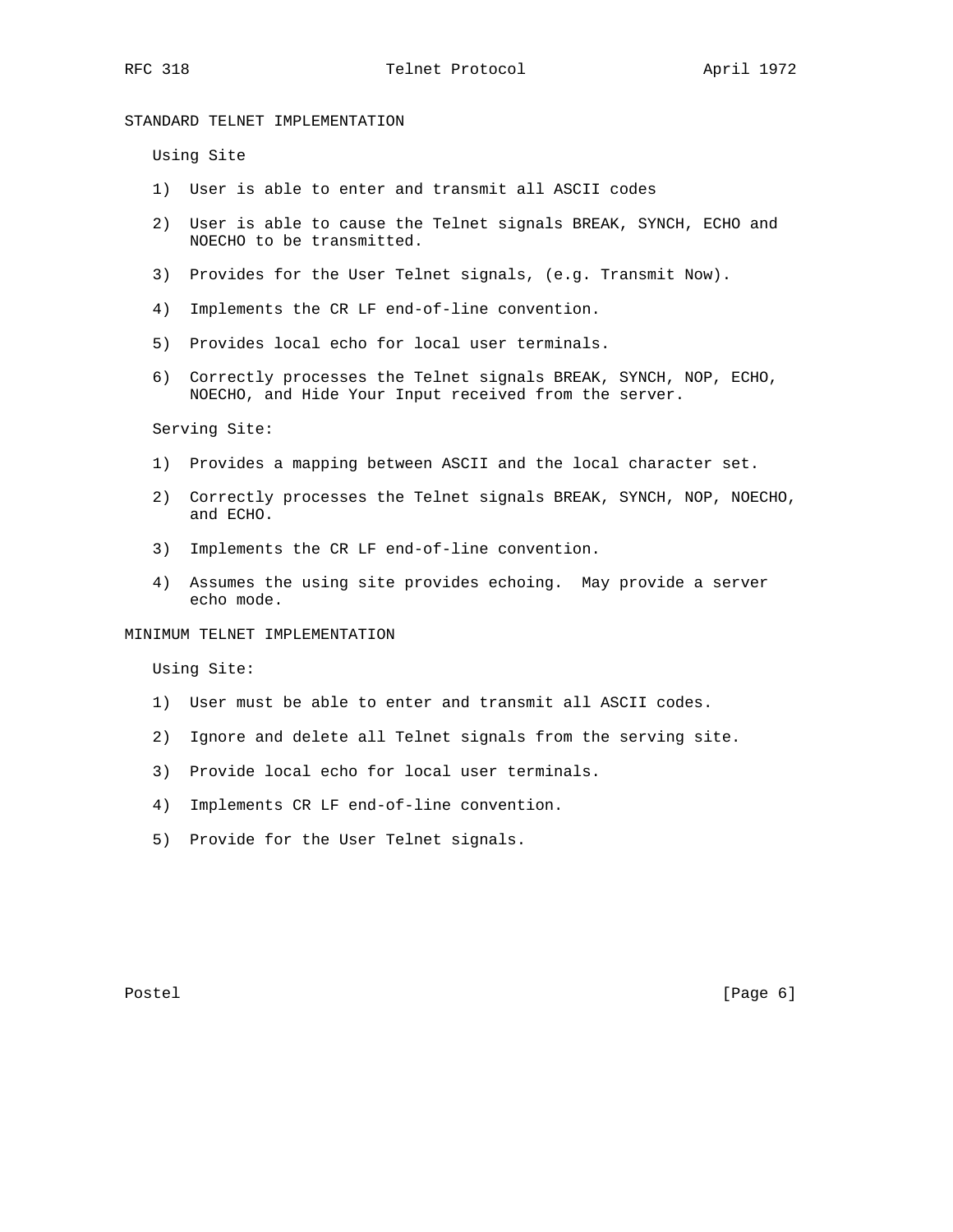Serving Site:

- 1) Provide a mapping between ASCII and the local character set.
- 2) Ignore and Delete all Telnet signals from the using site.
- 3) Assume the using site provides echoing.
- 4) Implements the CR LF end-of-line convention.
- III. DISCUSSION OF TELNET PROTOCOL

 The use of a standard, network-wide, intermediate representation of terminal code between sites is intended to eliminate the need for using and serving sites to keep information about the characteristics of each other's terminals and terminal handling conventions. This approach can be successful, but only if the user, the using site, and the serving site assume certain responsibilities.

- 1. The serving site must specify how the intermediate code will be mapped by it into the terminal codes that are expected at that site.
- 2. The user must be familiar with that mapping.
- 3. The using site must provide some means for the user to enter all of the intermediate codes, and as a convenience, special Telnet signals, as well as specify for the user how the signals from the serving site will be presented at the user terminal.

 Other schemes were considered but rejected. For example, a proposal that the using site be responsible for translating to and from the code expected by the serving site was rejected since it required that the using site keep tables of all serving site codes and provide a mapping for each case. The information would require constant maintenance as new hosts were added to the network.

Character Set

 Since it is not known how the current or future sites will specify the mapping between the network-wide standard code (7 bit ASCII in an 8 bit field) and the codes expected from their own terminals, it seems necessary to permit the user to cause transmission of every one of the 128 ASCII codes, plus (for full user power) selected signals (either of a Telnet control nature, or of a special terminal nature such as break or attention).

Postel [Page 7]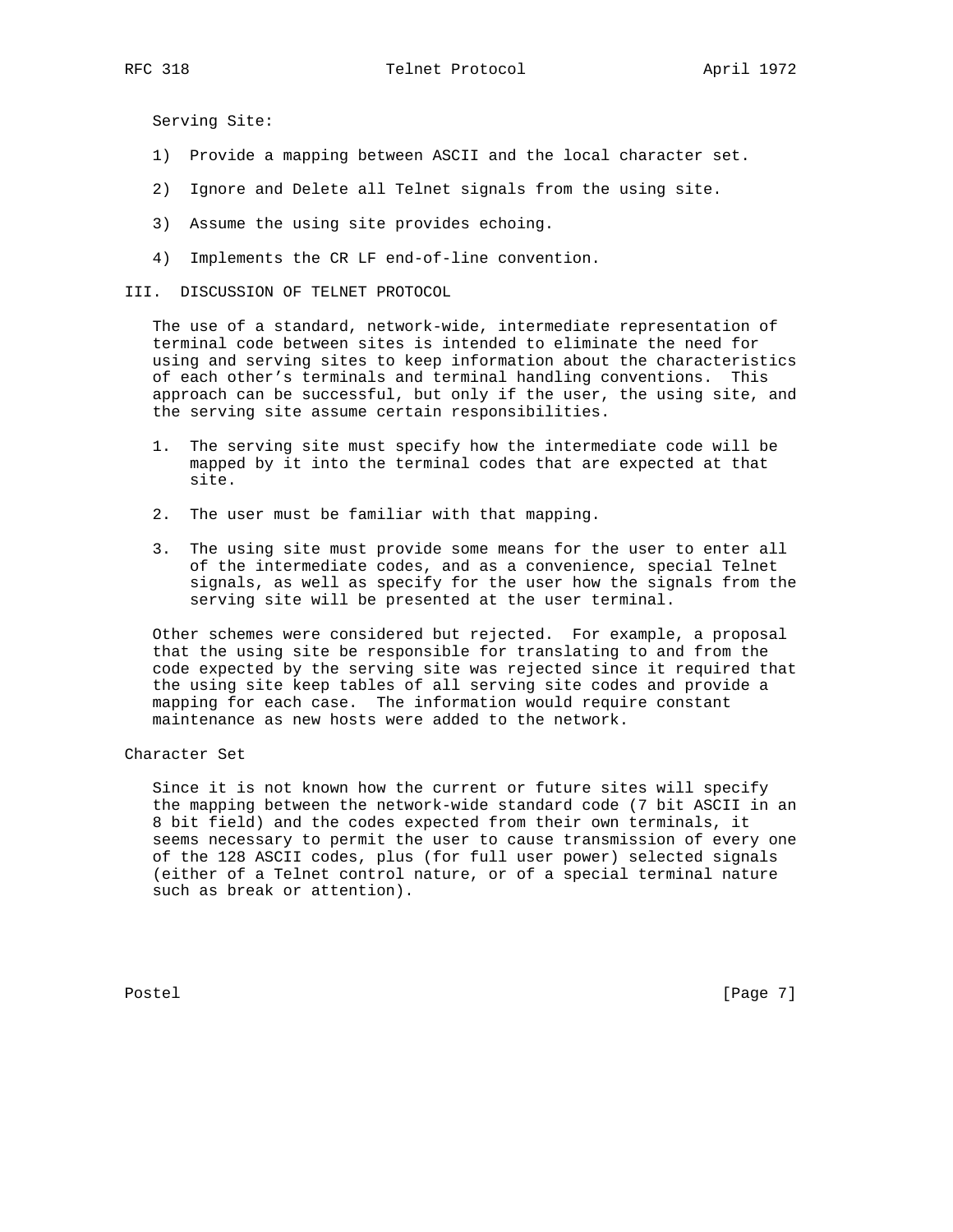There was strong feeling about the importance of the user/system interface at the using site, but equally strong feeling that this problem is one of local implementation and should reflect the using site installation philosophy rather than be subject to network-wide standards. Some topics of consideration in this area are:

- 1. How to represent special graphics, not available at the using site, at the user's terminal.
- 2. Treatment of upper/lower case problem on upper case only devices.
	- a. Representing lower-case output.
	- b. Providing users with shift and shiftlock signals.
- 3. Incorporating editing capability in Telnet.
- 4. Extending user options in Network mode not available to local users, e.g., hold output or kill print.
- 5. Permit users to specify how keyboard input is to the translated, e.g., let a character from the terminal cause a specified string to be sent by the user's Telnet.

 The proposed solution to the Telnet Protocol problem seems to provide a mechanism for a minimum implementation while providing a basis for developing richer sets or protocol for present and future use in terminal applications, process-process communications, and use by other conventions to pass data or control information.

 The understanding that ASCII be used as a network-wide code has been established for some time. Its use in Telnet provided a problem with respect to the limitation of a maximum character set of 128. Some systems provide for more than this number in their operation, and therefore, as serving sites, cannot map on a one-for-one basis.

 Each such serving site could probably provide a reasonably useful character set, including all system control signals, by mapping 128 of its codes and just not provide a network user access to the other codes. However, any character left out might later be used in a major application at that site as a special control signal. This could result in denying network users the facility offered by that application. Serving sites are, therefore, encouraged to provide a full mapping between the ASCII code and the code used on the serving system. This may require that the server specify two character ASCII sequences which map to single characters in the servers character set.

Postel [Page 8]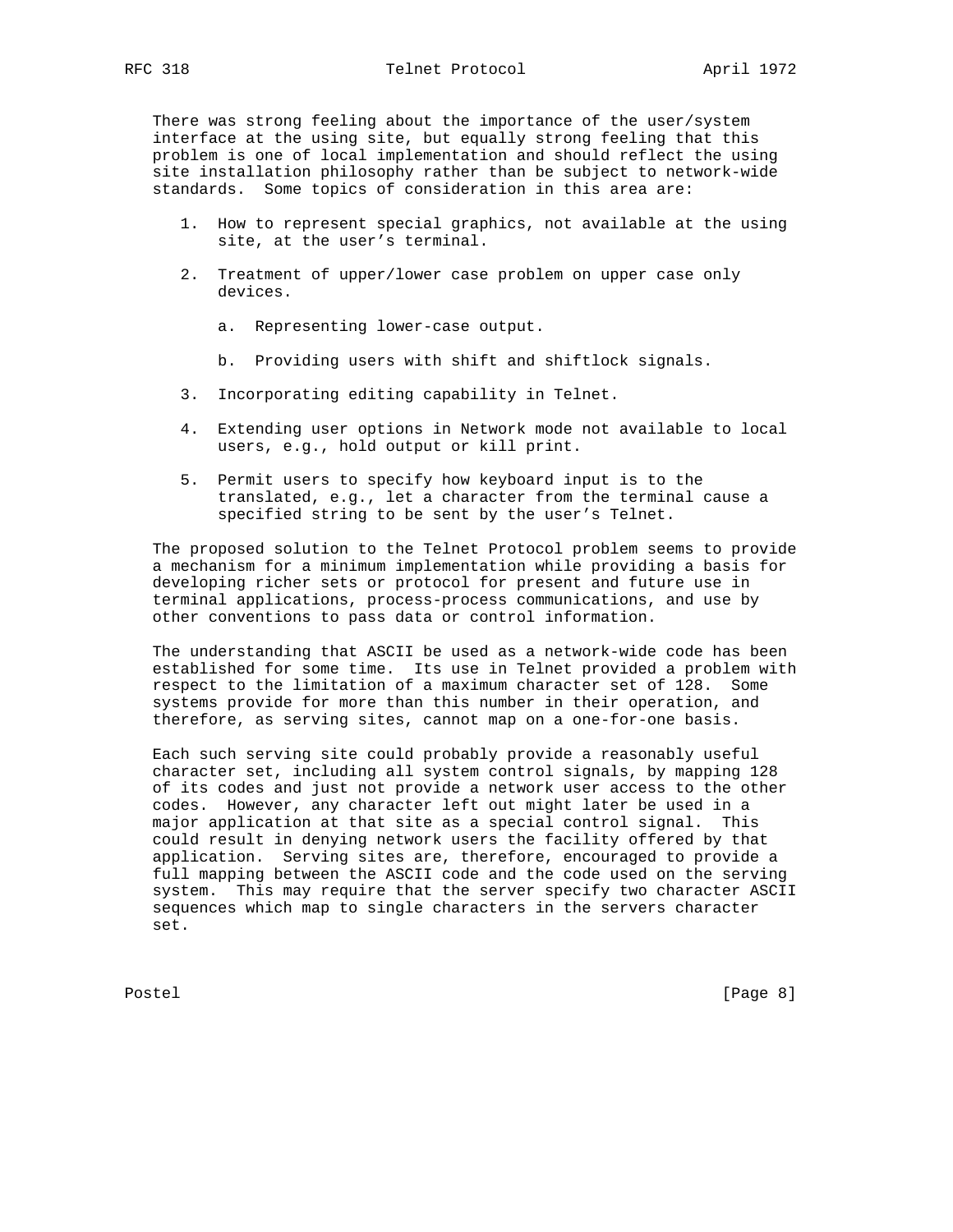Notice that there are some ASCII codes which have no effect on the NVT printer. These codes must be transmitted over the network when output by the serving process or by entered by the user.

End of Line Convention

 The representation of the end of a physical line at a terminal is implemented differently on different network hosts. For example, some use a return (or new line) key, the terminal hardware both returns the carriage or printer to start of line and feeds the paper to the next line. In other implementations, the user hits carriage return and the hardware returns carriage while the software sends the terminal a line feed. The network-wide representation is carriage return followed by line feed. It represents the physical formatting that is being attempted, and is to be interpreted and appropriately translated by both using site and serving site.

 EXAMPLE: A Multics user is working, through the network, on some serving site host. In the course of the session the user has numerous occasions to hit New Line on his Model 37 TTY. Each time the Multics system is awakened by a New Line interrupt, the line of buffered characters is passed to Telnet where it is scanned for special characters. If none is found, carriage return followed by line feed is inserted where New Line was entered, and the line is turned over the NCP for transmission. Correspondingly, when the Multics Telnet finds the carriage return line feed sequence in the data stream coming from the serving site, the two characters are replaced with the appropriate New Line code which is sent to the terminal.

 Telnet defines the end of a line to be indicated by the ASCII character pair CR LR. Several of the real devices in the world have only a single new line (NL) function. Several of the computer systems have in some programs used the CR and LF functions to have semantic meaning larger than the format effect they provide. Further, several computer systems allow the CR and LF functions to be used separately (e.g., such that a line may be overprinted). One problem, for those Telnet (user) programs required to map the NVT into a device which only has a NL function, is how is the CR LF to be dealt with. One solution is to examine the character following the CR. If an LF is found, then perform the NL function; if anything else is found then back space to the beginning of the line. Another problem is the case of a computer system which locally uses period, ".", to cause the new line function and which uses, in some programs, CR and LF for semantically significant operations. Suppose the user Telnet sends the sequence CR LF. Does this mean "new line" or the "CR operation" followed by the "LF operation "? A solution to this problem it to require that Telnet programs send a CR NOT intended to

Postel [Page 9]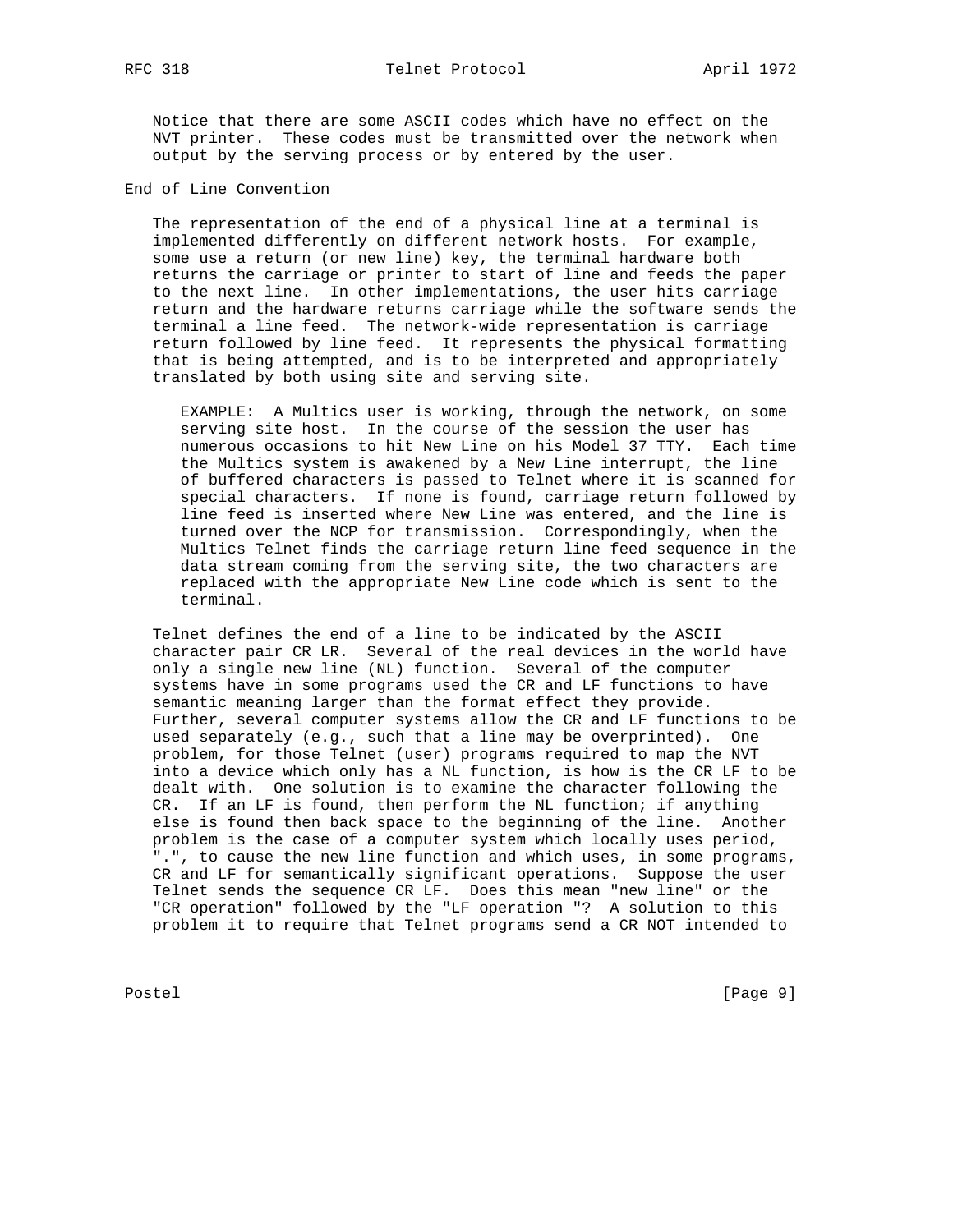be part of a CR LF pair as a CR NUL pair. Then the receiving program can always hold a CR and examine the next character to determine if a new line function is intended. This solution is strongly recommended.

 One other question arises here, "Is it permitted to send the Telnet signal NOP (code 130) between a CR and a LF when these are intended to signify new line?" The answer is "yes, the NOP signal may occur anywhere in the data stream."

## Echoing

 The decision to have the assumed condition for echo be that the using site will provide any echo necessary for its terminals was taken because of the difficulties faced by some installations that cannot turn off their echo or that have terminals that print locally as a result of key strokes. Serving sites could take the position "have user turn echo off," but this seems an unnecessary burden on the user. In addition, some serving sites may choose not to supply any echo service, in which case the no echo assumption will supply a network-wide condition, while other assumptions would give a mixed starting condition.

 The convention of using "ECHO," "NO ECHO" signals seems to fill both the requirements for dynamic echo control and for a minimum implementation of Telnet Protocol. Note that when the user request ECHO or NO ECHO the server replies by switching to the desired mode (and possibly returning the signal for the new mode), or by continuing in the current mode and returning the signal for the current mode. The server never spontaneously sends an ECHO or NO ECHO signal. Except that a NOECHO may be used to cancel a HIDE YOUR INPUT.

## Hide Your Input

 The HIDE YOUR INPUT signal presents some difficulty in that it is unclear how much is to be hidden. The server site usually knows how long the secret is but the user Telnet in general does not. Furthermore, if the user site cannot suppress the local echoing, there is a difficult implementation problem. One possibility is for the using site to overprint a full line with a mask, then have the user type his secret on the mask. If the secret were longer than one line, the use of the mask should be repeated.

 The use of HIDE YOUR INPUT can be avoided altogether by having the serving site send a mask (which it knows to be just long enough) on which the user is to type the secret information.

Postel [Page 10]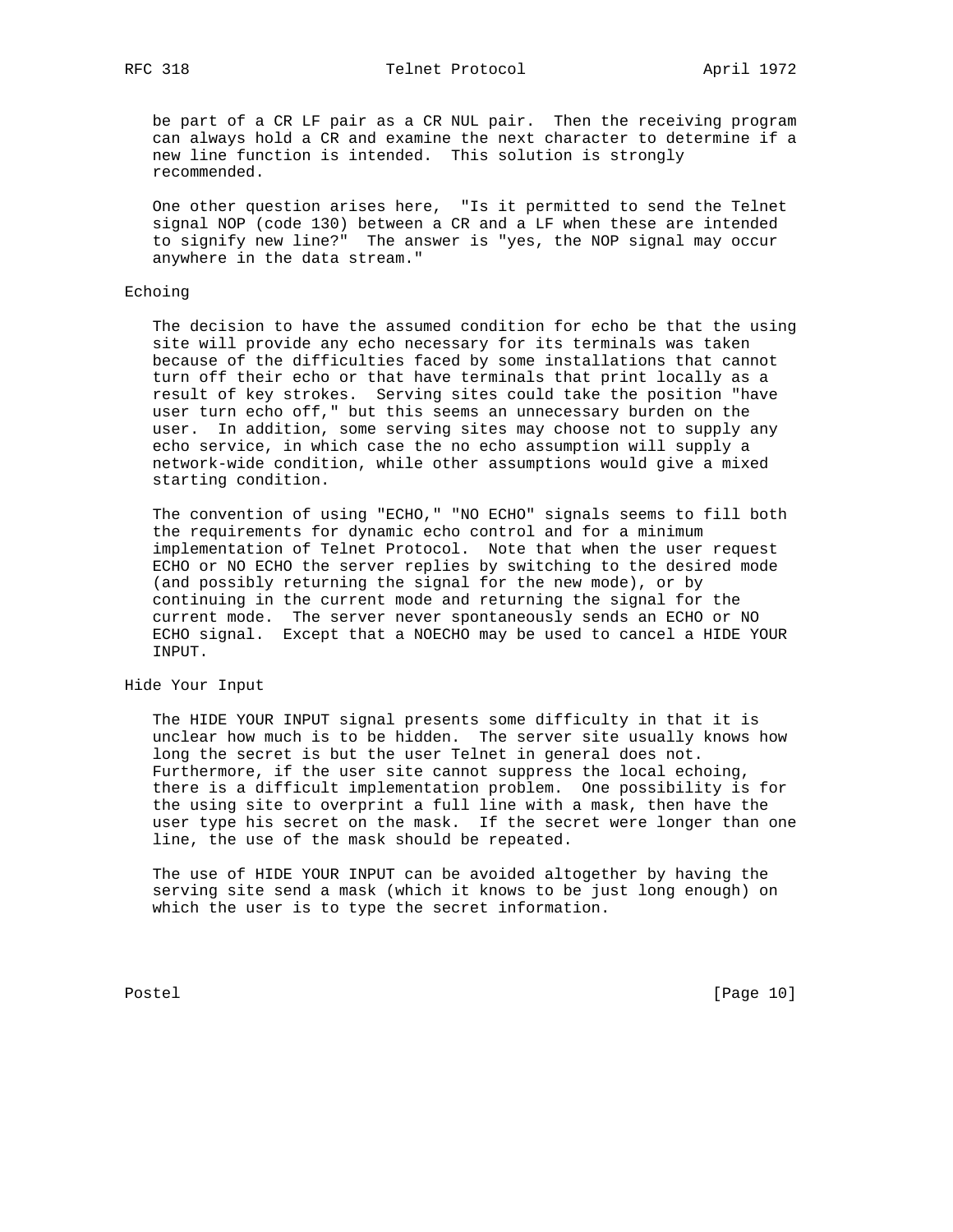EXAMPLE:

- 1. Default assumption is user site is echoing
- 2. Server-to User: Password Please CR LF
- 3. Server-to-User: XXXXCRIIIIICRMMMMCR NUL
- 4. User-to-Server: "password" CR LF
- 5. Server-to-User: Ready CR LF

Breaks and Attentions

 There is a special control signal on some terminals that has no corresponding bit pattern in ASCII, but is transmitted by a special electrical signal. This control signal is Attn on a 2741 and Break on a Teletype. This signal is represented by the Telnet control signal BREAK. There is a corresponding control signal for use from serving sites to using sites for reverse break. Notice, however, that the NVT is a bi-directional character device, thus there is no need to "turn the line around".

 Some systems treat the Break as an extra code available for use in conjunction with the data stream. For example, one system uses Break as a special editing code meaning "delete the current line to this point." In these cases, the code may simply be inserted in the data stream with no special additional action by the user.

 Other systems use Break or Attn in special interrupt fashion, to mean stop processing the application and give me the supervisor, or cancel the present job, etc. (Other systems which inspect input on a character at a time basis use normal characters for this purpose, such as <etx>.) In these cases, because of differences in the ways both serving and using sites operate, it is necessary to take a route in addition to the normal Telnet data stream to indicate that the special control signal is embedded in the data stream.

Example -- Problem:

 The PDP-10 normally will, when it fills its input buffer, continue to accept characters from a terminal examining each to see if it is a control character, then act on it if it is or throw it away if it is not.

 Since the Telnet server at the serving site is at the mercy of the NCP with respect to controlling the bunching, and therefore, arrival at the Telnet of bursts of characters, Telnet

Postel [Page 11]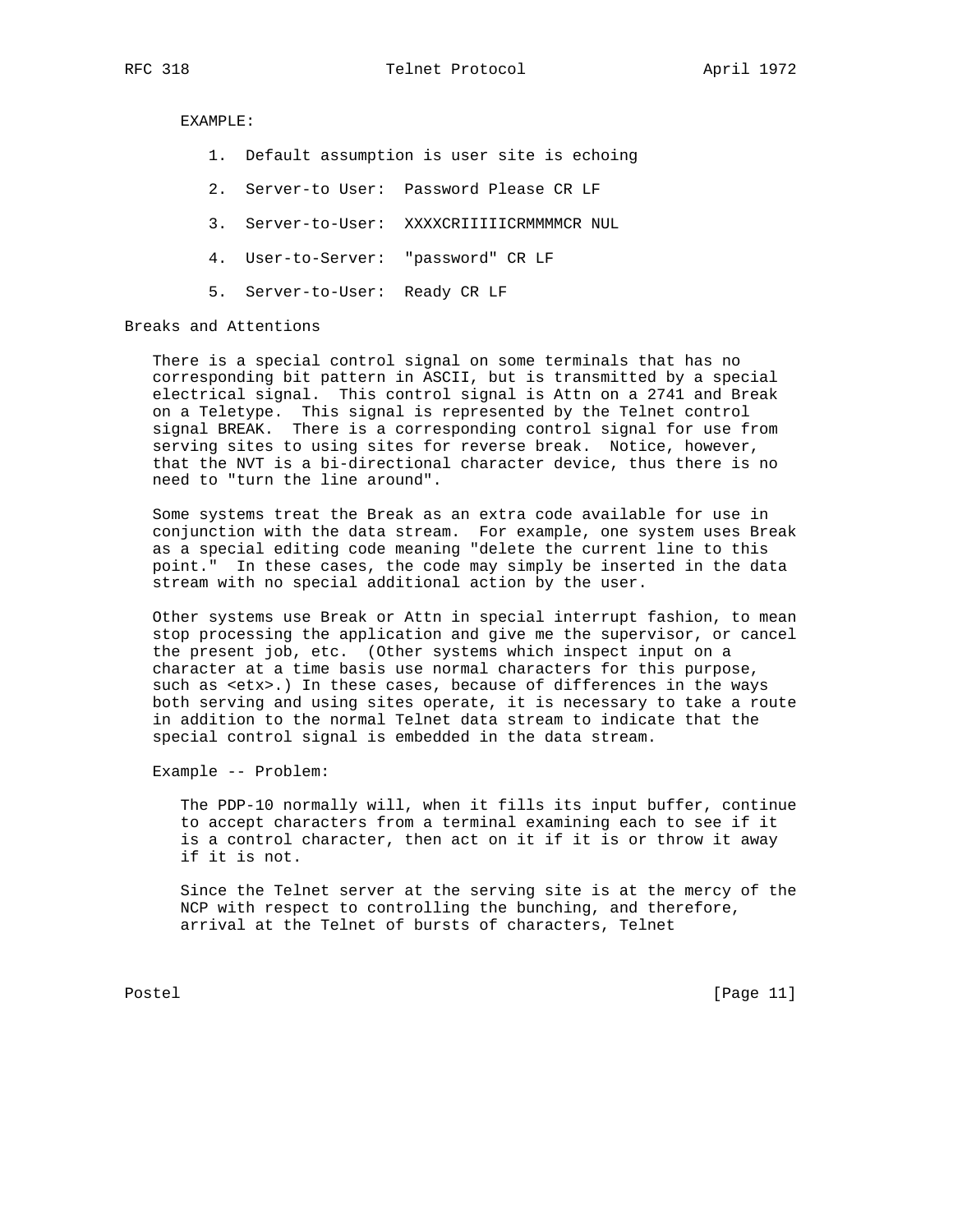implementations might be expected to choke off flow to the buffers until they are ready to accept characters without throwing them away.

 Under this condition, the serving process might be outputting to the using terminal, the input buffers at the server fill up, (with user generated characters) and <etx> get stuck (at the user's site) in the data stream that has been choked off.

 A similar problem could occur with Multics or some IBM system as a line at a time server. The user at a using site gets his process at the serving site into an output loop and wants to break the process without having to release his Telnet connection. The buffers clog the connection, transmission is choked off, and the <etx>, Break, or other user control signal gets stuck in the pipeline.

Example -- Solution:

 The user at the using site knows he is entering a special control signal (Break, Attn, <etx>, etc.) and follows it with a SYNCH. (The local instructions at using sites for accomplishing this may differ from site to site.)

User to Using Site Telnet

Send SYNCH.

Using Site Telnet to Serving Site Telnet:

DATA MARK in Data Stream.

Using Site Telnet to Using Site NCP:

Send an INS.

Serving Site NCP to Telnet Server:

Interrupt "INS received".

Serving Site Telnet:

 Examines the input data stream (looking for special control signals) until it sees DATA MARK then resumes normal handling.

 Thus, depending on the server's local implementation to provide adequate service, a special handling of the data stream can be invoked whenever an INS is received in order

Postel [Page 12]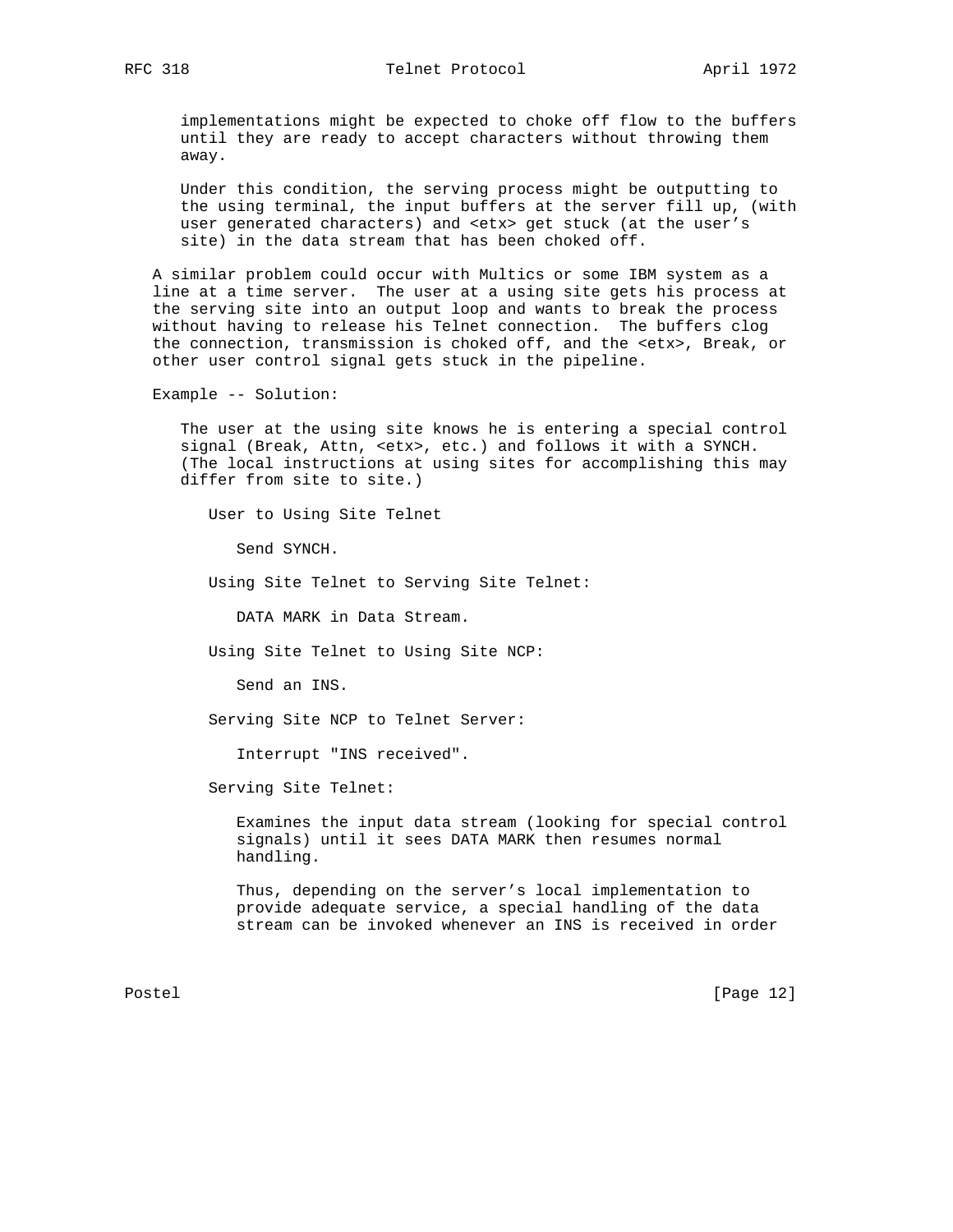to get to the special character. When it sees DATA MARK, it recognizes it as a synchronization point and knowing that the special character has been passed on, strips the DATA MARK from the data stream and returns to normal mode.

 If the DATA MARK arrives before the INS, the serving site should not process the data stream further until an INS is received.

 This approach to handling selected special characters or signals relieves the using Telnet processes from having to recognize the special serving site characters, as well as from having to know how the serving site wants to handle them. At the same time, the procedure requires only a minimum level of user understanding of the serving site. This seems appropriate, since the Telnet ASCII conventions are providing a Network Virtual Terminal, not a Network Virtual User.

 Notice that the correct order is (1) special character or signal (e.g. BREAK or <etx>), then (2) SYNCH.

User Telnet Signals

 The ability of the user to cause the using site Telnet to send any combination of ASCII characters in a string, and only that combination, is viewed as important to the user utility of the Telnet ASCII conventions. Because of this, some user sites may find it necessary to provide special local Telnet signals from the human user to the using site Telnet.

Example:

 A user on a line at a time system (Multics, System 360, GCOS, etx.), which require an end of line signal before processing the user's input, is working through the Network on a serving site that operates a character at a time. The application is a debugging aid that permits the user to type in "location=" to which it will respond with n where n represents the current contents of that location. The serving site process does not expect to see the "location=" followed by a carriage return line feed sequence. The user at the using site should be able to type in the location, follow it with a signal (to the user Telnet) to suppress the end of line convention, followed by the end of line signal, and expect the "location=" to be transmitted immediately without an end of line sequence being transmitted to the server.

Postel [Page 13]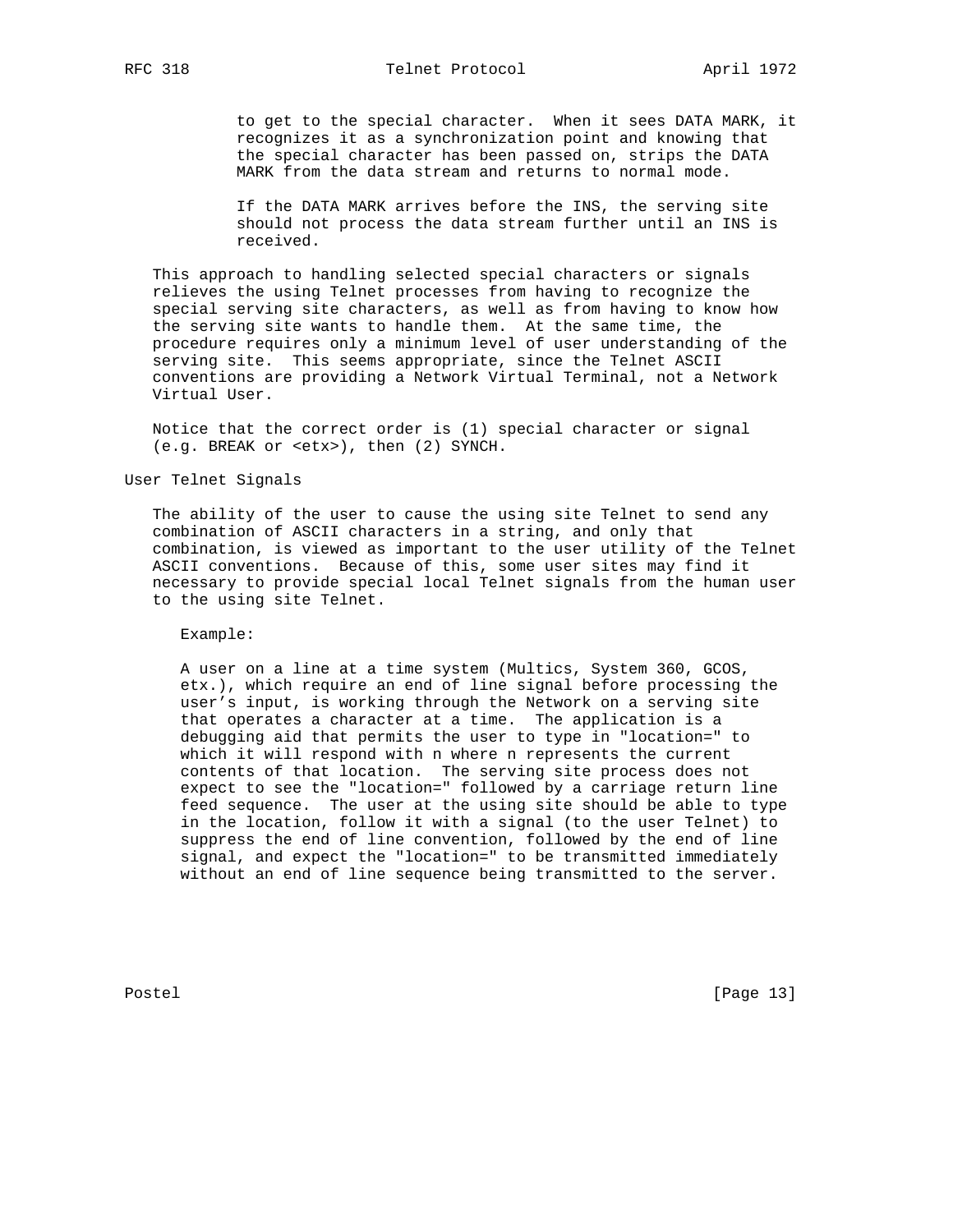# Example:

 In another case, a using site has decided that it is convenient to accumulate four characters at a time and transmit them to the serving site, unless an end of line signal is observed, in which case the end of line sequence is sent preceded by whatever number of characters have been accumulated (presumably three or less). In the same debugging application, the address is such that the end does not correspond with the four character buffer demarcation. The user should have the ability to enter a code for "transmit immediately" in place of the end of line signal in order to preserve neat formatting, and expect the address to be sent to the serving site.

 Telnet Signals have been discussed and those introduced to date are probably sufficient for an implementation of Telnet ASCII convention.

#### Terminology

| ASCII     | - The USASCII character set as defined in NIC # 7104.<br>In Telnet Protocol, where eight bit codes are used<br>the lower half of the code set is defined to be<br>ASCII.                                                                                                                                                                                                                                                                                                                                                          |
|-----------|-----------------------------------------------------------------------------------------------------------------------------------------------------------------------------------------------------------------------------------------------------------------------------------------------------------------------------------------------------------------------------------------------------------------------------------------------------------------------------------------------------------------------------------|
| echoing   | - The display of a character entered is called echoing.<br>There are two modes in which this happens. If<br>the device used to enter characters displays the<br>character before (or as) it transmits the character<br>to the computer the echoing mode is called "local<br>echo." If, on the other hand, the device transmits<br>the entered character to the computer without<br>displaying it and the computer then transmits a<br>character to the device for the echo display, this<br>echoing mode is called "remote echo." |
|           | character mode - In this mode of operation Telnet transmits each<br>character as soon as possible. Generally speaking,<br>character mode is used when all of the using terminal,<br>using system, and serving system are operating<br>in a remote echo mode. The echos to the user<br>entered characters are transmitted from the serving<br>system (i.e., over the network).                                                                                                                                                     |
| line mode | - In this mode of operation Telnet transmits groups                                                                                                                                                                                                                                                                                                                                                                                                                                                                               |

 of characters which constitute lines. Generally speaking, this mode is used when one or more of the using terminal, using system, or serving

Postel [Page 14]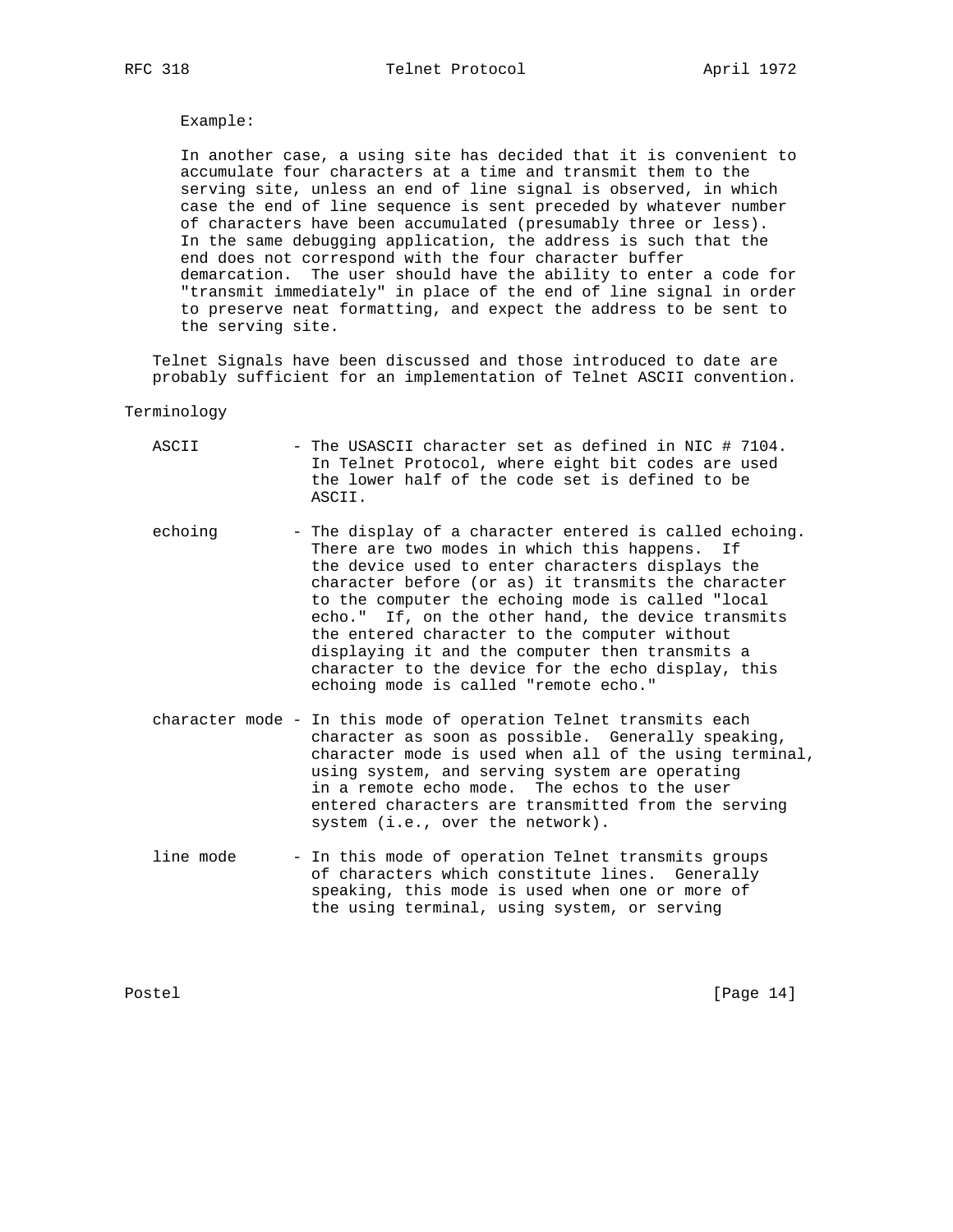system is operating in a local echo mode. The echos to the user entered characters are not transmitted over the network).

- full duplex This term indicates a transmission procedure using a four wire connection, which permits simultaneous transmission in both directions.
- half duplex This term indicates a transmission procedure using a two wire connection, which requires that data be transmitted in only one direction at at time.

 Note that half duplex devices usually are also local echo but that full duplex devices may be either local echo or remote echo.

IV. PROPOSED CHANGES TO TELNET PROTOCOL

 The changes suggested here are not my ideas, thus the presentation may be faulty. I welcome RFC or other communication suggesting other changes or better arguments for and against these changes.

## Echoing

 It is proposed to delete from Telnet the control signals ECHO, NOECHO, and HIDE YOUR INPUT. For Server systems which do not provide echoing, these commands are useless. For server systems which do provide echoing experience has shown that the control is most effectively provided by server system commands.

## Data Types

 It is proposed to delete all mention of data types from Telnet. Either the character stream is ASCII or its not a Telnet communication. If it is really necessary to change the data type, a command in ASCII could be sent in the data stream.

## Minimum Implementation

 It is proposed that the minimum implementation require the user Telnet to allow the user to send and the server Telnet to correctly process all the Telnet control signals.

Postel [Page 15]